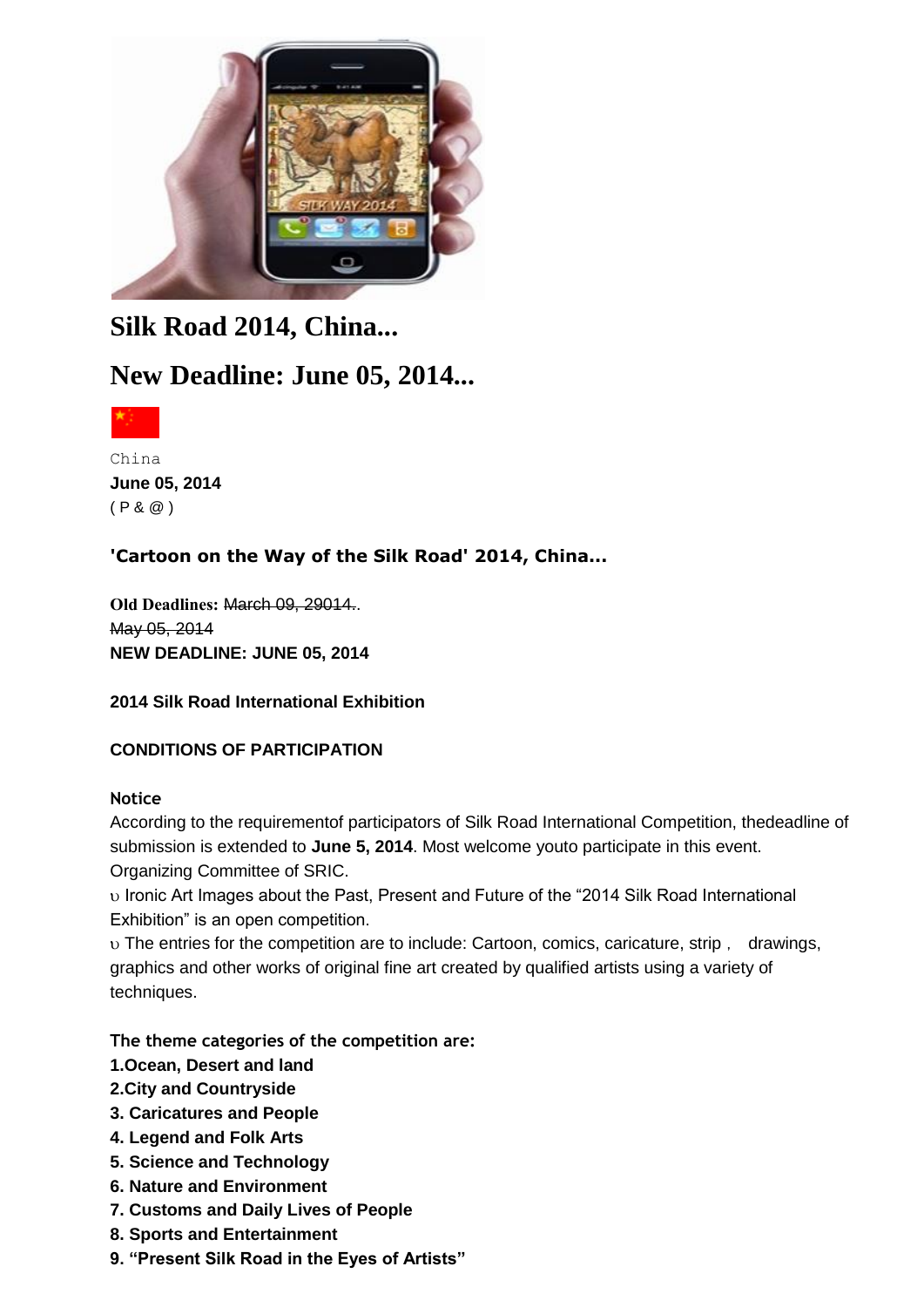(Art images are preferred without captions)

Digital works that received awards in other competitions are welcome.

**Competition will only accept E-mail works, not to accept the original.**

**Tel/Fax::** 0086-10-84827182 **Email:** [cmiassn@126.com .](mailto:cmiassn@126.com)

 Participants wishing to participate in the exhibition and in the catalog only may send a print copy to the mailing address above or email it to **[cmiassn@126.com](mailto:cmiassn@126.com) (JEPG, 200dpi).**

 Participation in the competition is free of charge. However, organizers reserve the right to include submitted works in the Gallery.

 Digital works should be accompanied by their author's photo or caricature, a short biographical note and a completed application form

( PLEASE USE CAPITAL LETTERS.)

Organizers are not responsible for any transportation damages.

#### **PRIZES**

 $-$  Artwork submitted for competition will be judged by an International Jury.

- $-$  The Jury will award the following cash prizes along with a certificate for each award.
- Grand prize amounting to 5.000 USD
- 2 gold medals amounting to 3.000 USD
- 2 silver medals amounting to 2.000 USD
- 2 bronze medals amounting to 1.000 USD
- 9 special prizes amounting to 300 USD

 $\neg$  The jury has the right of final distribution of statutory prize and all of the jury's decisions are final.

Competition results will be announced on May 1, 2014 on this website. **[www.cmiassn.org](http://www.cmiassn.org/)**

 $\sim$  Organizers plan to award the artist with the best debut and will give him/her the opportunity for an individual exhibition at the Gallery which will be included in the 2014 program.

AWARDS ARE SUBJECT TO TAXATION ACCORDING TO THE CURRENT REGULATIONS.

#### **PARTICIPANT PRIVILAGES**

 Artists of work qualified for the exhibition will be given a presentation copy of the catalogue. Artwork sent to the exhibitions will be exhibited in the country and abroad after the main exhibition.

#### **COMPETITION PROVISIONS**

 Organizers reserve the right to use all submitted artwork for advertising purposes without any special fees paid to the artists that include being exhibited and reproduced in a variety of advertising materials as well as printed and circulated in catalogues.

 The prize-winning works become the property of the organizers and will be included in the collection of the Gallery.

The exhibition organizers are the final judges in interpretation of the rules and regulations.

By sending his/her work, the artist agrees to the mentioned above rules and regulations

 By sending his/her work, the artist agrees to the publication of the author's profile in the postexhibition album.

#### **Contact Information**

**Address: Organizing Committee of SRIC: 2801 Suite, No.7 Building, Tianchang Yuan Media Village Beiyuan Road, Chaoyang District Beijing, China Post Code: 100107** Tel/Fax:: 0086-10-84827182 **Email: [cmiassn@126.com](mailto:cmiassn@126.com) Website: [www.cmiassn.org](http://www.cmiassn.org/)**